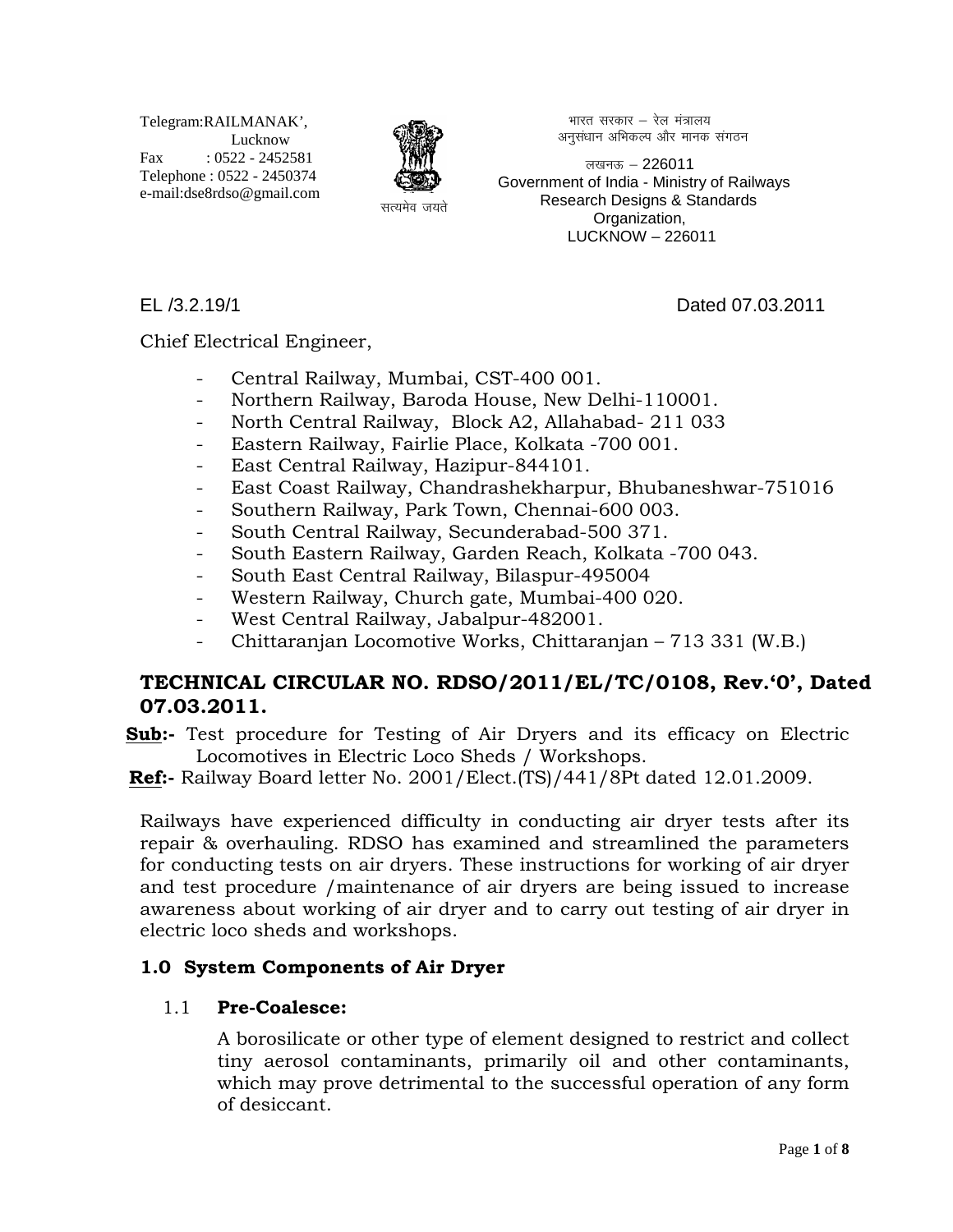#### 1.2 **Desiccant Tower**

The desiccant beads, which extract the moisture from the air, are housed in two towers. These are also called desiccant towers.

#### 1.3 **Pressure Switch**

An integral pressure sensing device is located internally to control the air drying cycle. The air dryer cycles only when the predetermined pressure is reached.

If an emergency arises and air pressure drops below the pre determined level cycling stops immediately and air flows through the air dryers to support the immediate air requirements.

#### 1.4 **Purge valve**

There is one purge valve located at the bottom of each desiccant tower. Alternatively, there is a common purge valve connected to both desiccant towers. Purge valve allows the regenerative air to discharge moisture through the desiccant tower to atmosphere.

#### 1.5 **Humidity Indicator**

A color indicator is located at each outlet check valve as a visual indication to monitor the condition of air after passing through each desiccant tower. Alternatively, there is a common humidity indicator is located at the outlet of final filter.

#### 1.6 **Final Filter**

This is a unit, which removes any dust generated after the air has passed through the main dryer system. Alternatively, desiccant may be supplied in a fabric cloth bag, which can act as final filter. In such cases, separate final filter will not be required.

## **2.0 OPERATION OF AIR DRYER**

Compressed air after main reservoir MR-2 of Electric Locomotive passes through a pre-coalesce filter. This removes significant amount of debris, moisture and oil from the compressed air. After pre-coalesce filter air enters into the actuator, which decides the entry of air to either of two desiccant towers (A and B). Position of actuator is controlled by timer unit. For example, in a particular cycle, wet air enters from the bottom of the tower (A) and passes through desiccant bed where moisture is adsorbed by the desiccant. Dry air with dew point less than ambient temperature comes out from the top and finally goes out of dryer to final filter. Final filter removes traces of desiccant powder, if any, from the dry air and air then goes to main reservoir MR-3 of Electric Locomotives.

A small part of the dry air (10-20% of inlet air capacity) is drawn from the dry air outlet of tower (A) and is passed through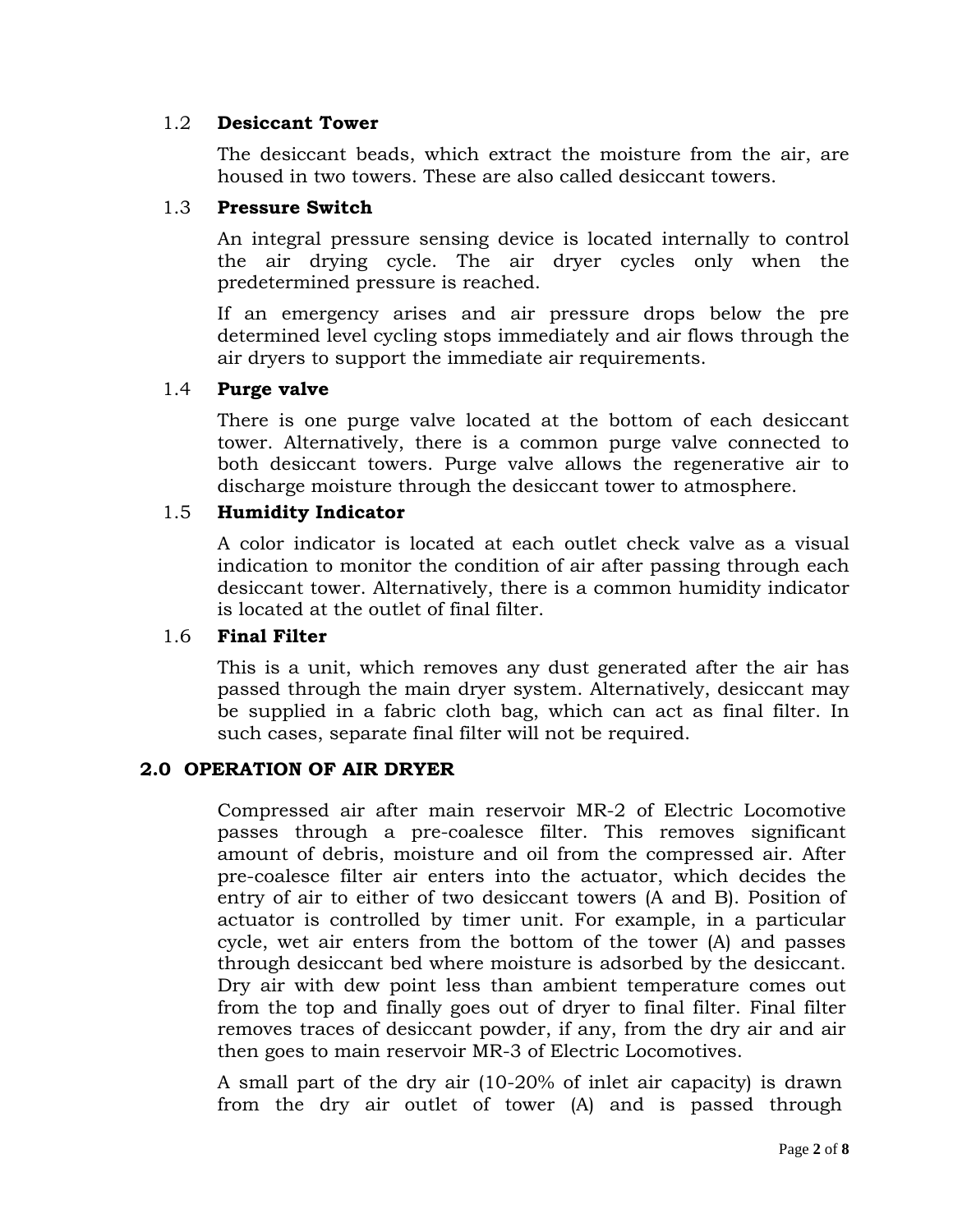regenerative orifice of non-return valve and on to the desiccant bed of the other tower (B). It removes the moisture collected in the second tower and thus reactivates the desiccant. The moisture laden air is vented through exhaust valve which is also called purge valve. Thus in this cycle tower (A) works as dehydrating tower and tower (B) works as regenerative tower.

After completion of this cycle the working of two towers reverses and now the tower (A) works as regenerative tower and tower (B) works as dehydrating tower. In this way two towers alternatively work as dehydrating/regenerative towers. This reversal takes place after a predetermined time period. This is called cycle time of the air dryer. Cycle time of air dryer is normally 1 to 2 minutes.

# **3.0 TESTING PROCEDURE OF AIR DRYER**

The test has to be conducted by connecting the Air Dryer as per enclosed piping diagram to the test rig.

Compressor capacity with Main Reservoir pressure and testing voltage ± 30% operating voltage depending upon type of unit to be tested is given as below:

| Application      | Flow Rate<br>(Litre / minute) |  |  | MR Pressure                                                   | Operating<br>Voltage $\pm 30\%$ |
|------------------|-------------------------------|--|--|---------------------------------------------------------------|---------------------------------|
| Electric<br>Loco |                               |  |  | 1000   2000   3000   8-10.5 kg/cm <sup>2</sup>   110 Volts DC |                                 |
| EMU/MEMU         |                               |  |  | 1000   1700   2000   6-8 kg/cm <sup>2</sup>                   | 110 Volts DC                    |

Connect the controlled DC power supply to timer card. All cocks to be left closed all switches to be left open at above MR pressures. The test operators must be acquitted with the pertinent safety regulations.

#### **The following parameters are to be recorded for the above conditions:**

- 3.1 Visual checking of Humidity indicator
- 3.2 Pressure drop across the unit.
- 3.3 Memory feature of air dryer.
- 3.4 Drying period & regeneration period.
- 3.5 Pressure setting of pressure switch.
- 3.6 Dew point temperature at the inlet & outlet of Air Dryer.
- 3.7 Purge loss percentage.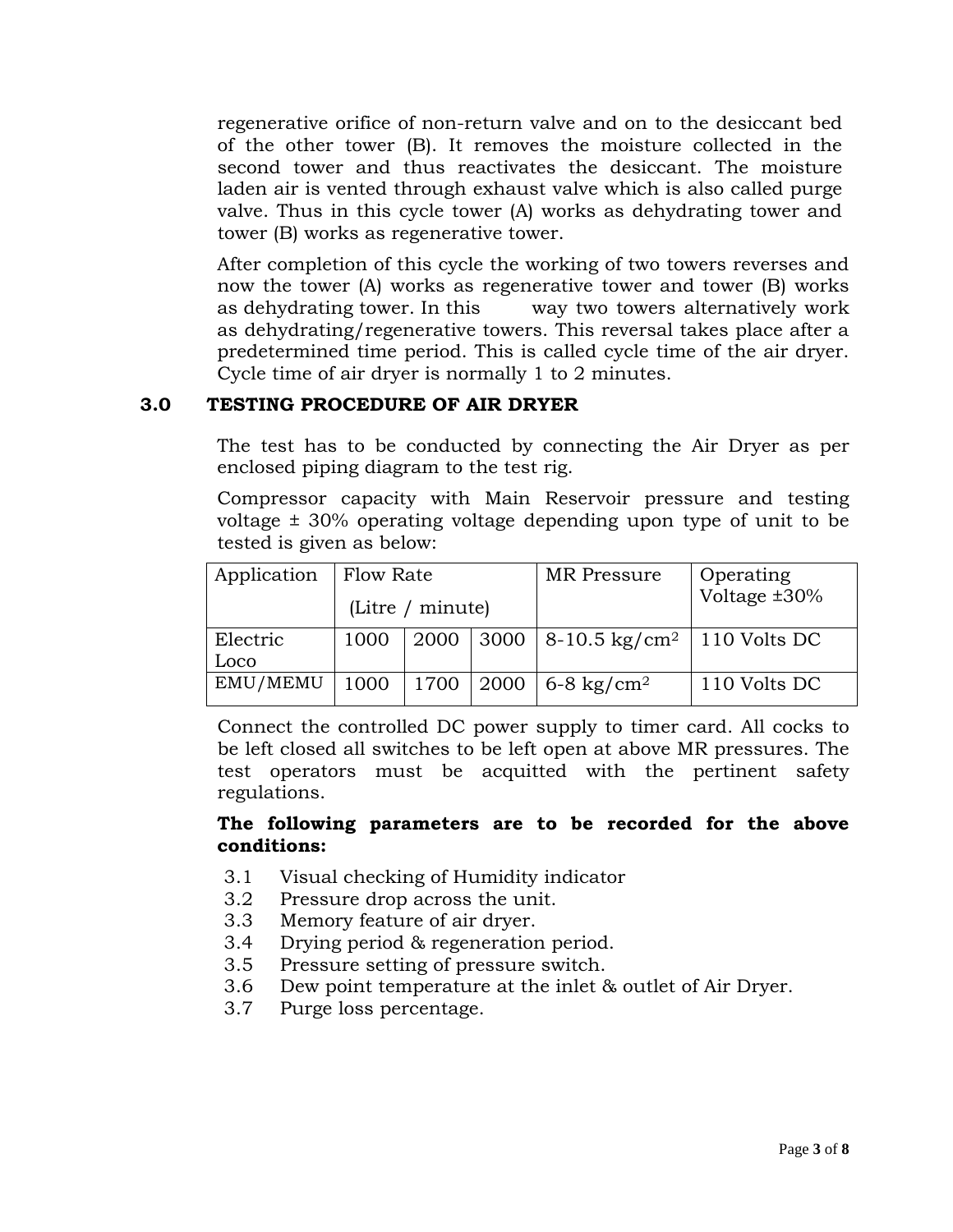# **3.1 Visual checking of Humidity indicator:**

It indicates condition of air after passing through air dryer.

Visually check the colour of humidity indicator. Indication of various color are as under.

- **a) Blue colour**: Dryer is performing correctly.
- **b) Lavender:** Dryer is suspected for any malfunctioning.
	- Verify dryer is cycling.
	- If dryer is cycling correctly and auto drain valve of main reservoir No.1 is operating correctly, release the loco for service.
- **c) White:** Possible damaged dryer.
	- Verify dryer is cycling.
	- Remove humidity indicators and look for desiccant dust or residue on inside of manifold and humidity indicators.
	- If desiccant dust or residue is seen– Remove dryer for attention.
	- If no desiccant dust or residue is seen on inside of manifold-Install new humidity indicators. Again verify dryer is cycling correctly & main reservoir drain valve is operating correctly - Release loco for service.
- **d) Yellow or Brown colour:** Damaged dryer

It indicates that desiccant has been contaminated with oil. Replacement of coalescing element and desiccant is required.

## **3.2 Pressure Drop across the unit:**

Open Cock C-1, Close Cock C-2 & C-3.

Wait for pressure build up and observe pressure indicator until tower (A) is charged.

Note pressure build up time:

- i) Time taken from 0 to 8.0 Kg/cm<sup>2</sup> = --- seconds
- ii) Time taken from 0 to  $10.5 \text{ Kg/cm}^2$  =---- seconds.

As soon as reading in pressure Gauge M2 is within  $0.30 \text{ kg/cm}^2$  of Pressure gauge M1, briefly open cock C-3 and close again to discharge any trap air in the circuit. Stop the Compressor.

Observe pressure drop across the dryer unit (compare readings of M1 and M2), Reading of M2 gauge should be within  $0.2 \text{ Kg/cm}^2$  of M1 gauge after 4 minutes.

No Air should escape anywhere.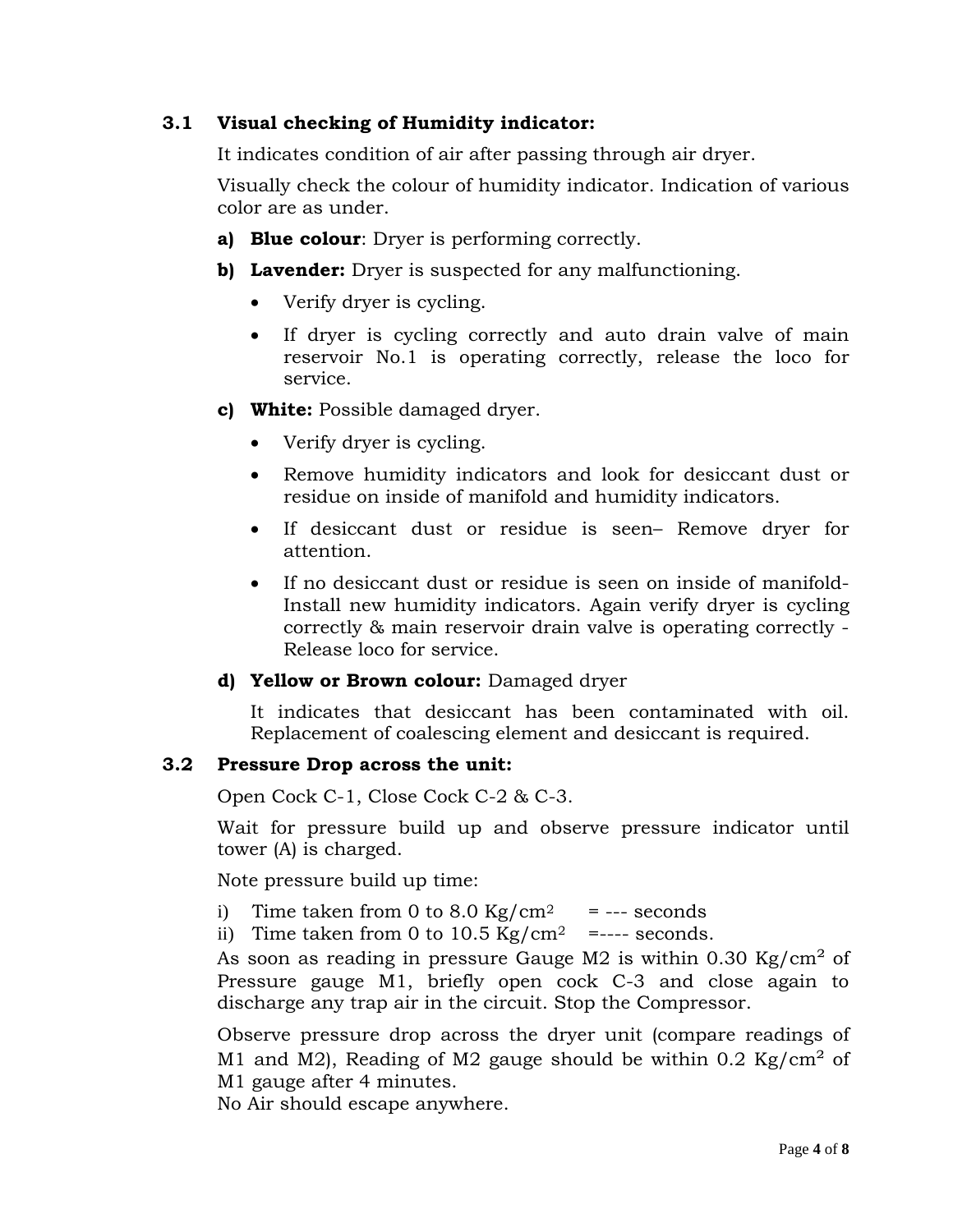## **3.3 Memory feature test of Air Dryer:**

- Keep the pressure in MR at Maximum specified value.
- Stop the Compressor.
- No pressure drop in pressure gauge should be observed in 4 minutes. When compressor gets unloaded purging of air should stop and when compressor again gets loaded purging should continue.

## **3.4 Drying and Regenerative cycle time:**

Cock C-2 & C-3 are closed & Cock C-1 is open. Switch ON the compressor. Wait till first switching operation of PRV valve. As soon as air vents out from silencer port 'A' of dual chamber piston valve (PRV), record the actual timing before the air vents out audibly again from the piston valve silence port.

While the dryer is cycling, there should be a slight and continuous exhaust from the relevant purge valve. After pre-determined cyclic time, exhaust from the purge valve stops and that of the second tower starts exhausting. This cycle should be reversed after cycle time. Observe and record readings for minimum 02 consecutive cycles. The cycle timings of various makes of air dryer are as under:

| Make                       | Cycle time                                   |
|----------------------------|----------------------------------------------|
| FTIL air dryer             | 1 minute drying and<br>1 minute regeneration |
| Stone India Ltd. air dryer | 1 minute drying and<br>1 minute regeneration |
| Knorr-Bremse air dryer     | 2 minute drying and<br>2 minute regeneration |

• Regeneration Time of one Tower is equivalent to Drying time of 2nd Tower.

• Duration between Tower Changes over should be almost instantaneous.

## **3.5 Pressure setting at the start of cycling operation:**

- First close Cock C-1 and Open Cock C-2 & C-3.
- M2 Pressure Gauge must read '0' Kg/cm<sup>2</sup>.
- Now open Cock C-1 and Close Cock C-2 & C-3.

Charge the system from zero pressure and check the dryer does not cycle immediately. Note the pressure when the dryer starts cycling.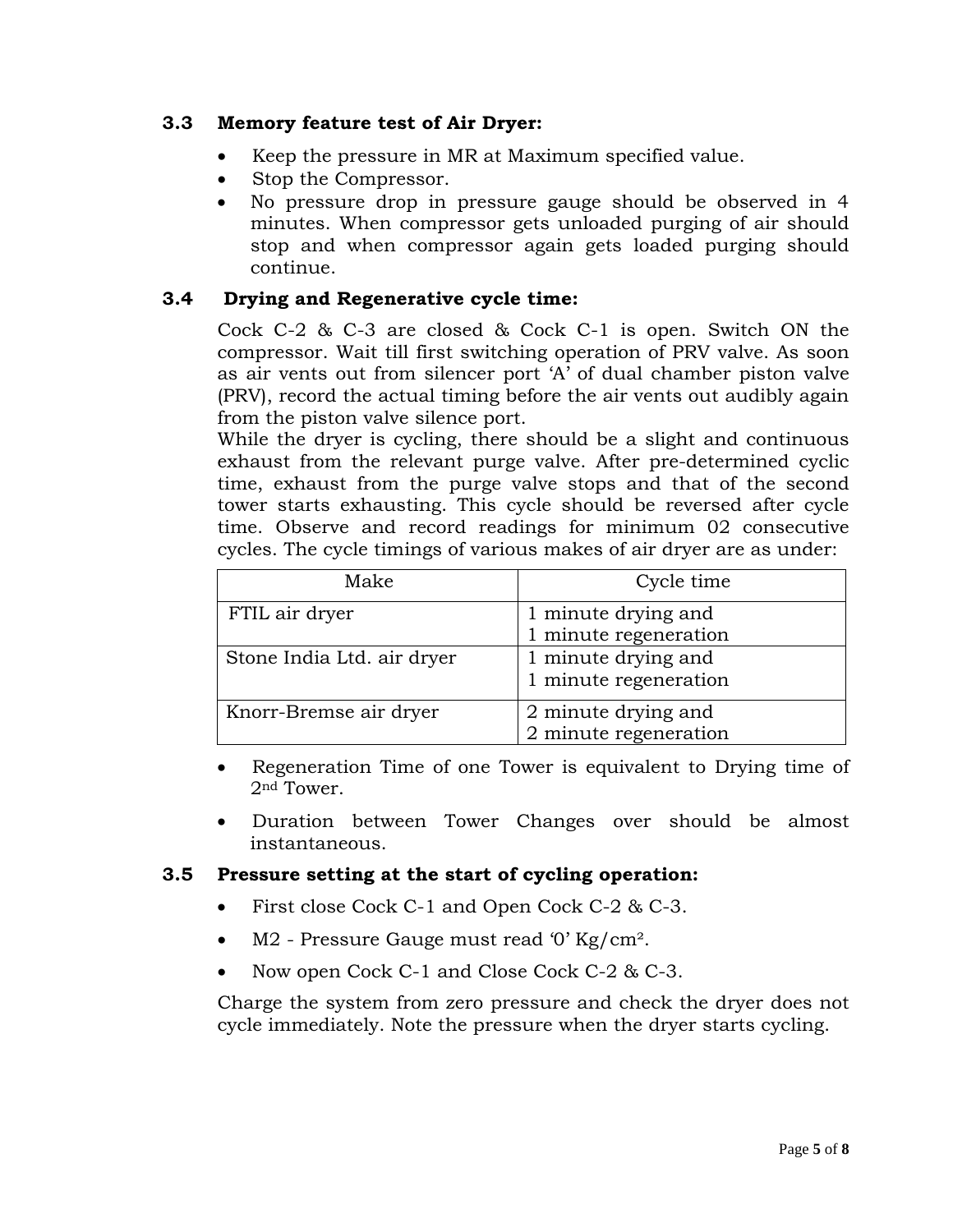| Make                      | Pressure at which Air Dryer start operation |
|---------------------------|---------------------------------------------|
| FTIL air dryer            | $7.0 \text{ kg/cm}^2$                       |
| SIL air dryer             | $7.0 \text{ kg/cm}^2$                       |
| Knorr-Bremse<br>air dryer | 4.6 $\text{kg/cm2}$                         |

Pressure settings of start of cyclic operation are as under:

# **3.6 Dew Point Temperature:**

The Dew Point Depression temperature value should be achieved as per below points:

- For new or overhauled (new desiccant) Air dryer it should be  $\geq 30^{\circ}$  C.
- For Air Dryers already in service (more than 1 year) it should be  $\geq 15^{\circ}$ C.

# **3.7 Purge loss:**

Purge loss is to be calculated by any of the following method:

# **A) Through Flow Meter :**

- i. Connect the flow meter at the purging port i.e. silencer port 'A' of the Air Dryer as indicated in test rig enclosed.
- ii. Record the reading of flow meter F-1(in LPM).
- iii. Record the reading of flow meter F-2 (in LPM) during purging  $(sav X lpm)$ .
- iv. Purge loss =  $X^*$  100/ F-1.

# **B) Through Manual Purging :**

- i. Open isolating Cock C-1 and Close isolating cocks C-2 & C-3.
- ii. Set RGCP setting as 10.5 Kg/cm2cut-out pressure and 8.5 Kg/cm2 as cut-in pressure
- iii. Fill the MR1 & MR2 at 10.5 Kg/cm2 pressure. Switch off the compressor.
- iv. Manually purge the Air Dryer till the compressor restarts.
- v. Calculate air consumed in per purging operation.

# **Example for calculation of purge loss by manual purging:**

- Check RGCP setting.
- Fill Reservoirs up to 10.5 Kg/cm<sup>2</sup> pressure.
- Compressor will cut off at  $10.5 \text{ Kg/cm}^2$  after filling of reservoirs.
- Manually purge the Air dryer till such time compressor restart.
- Record number of Purges (say **X).**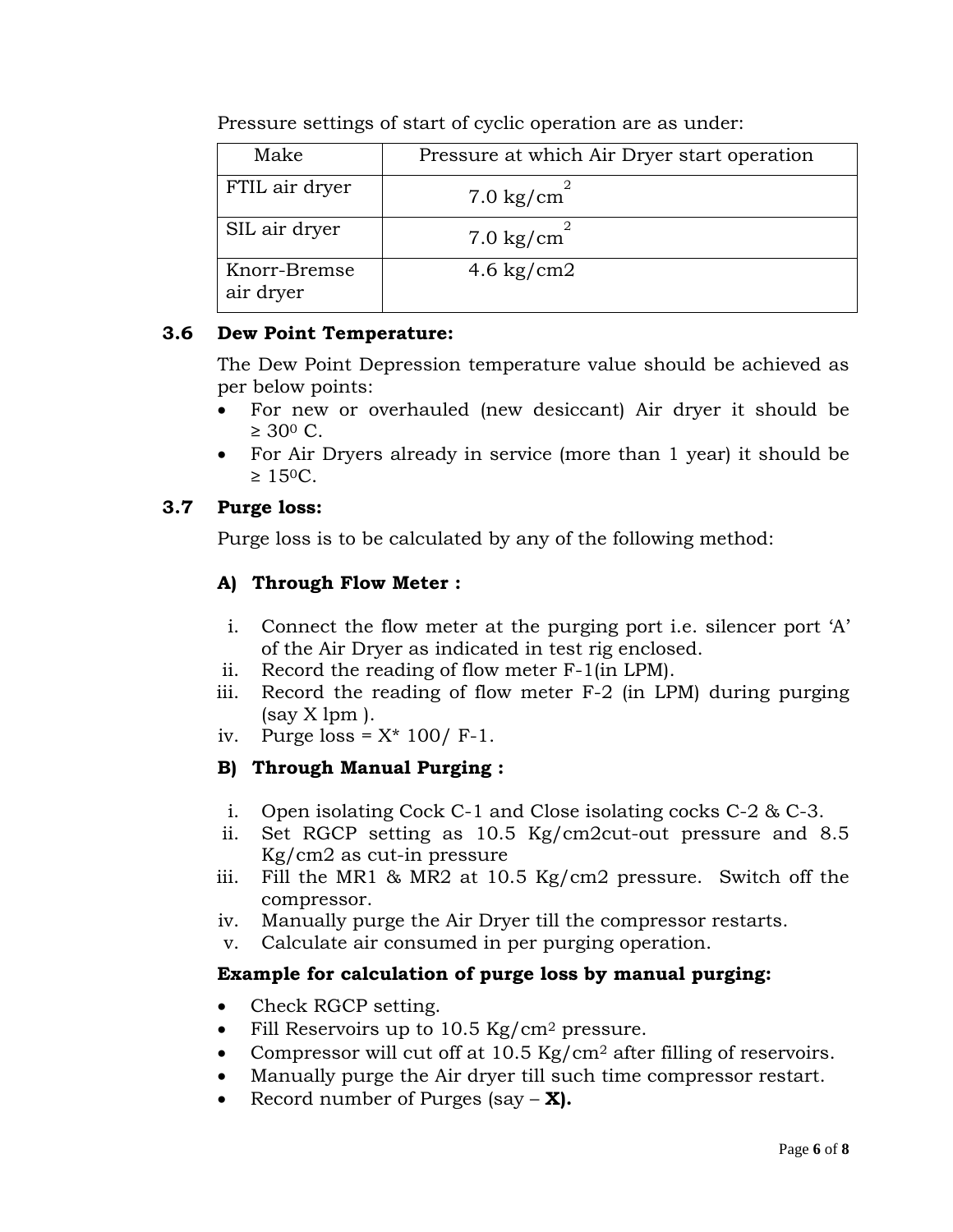- Air discharge through air dryer in **X** Purges = (Pressure drop x Reservoirs capacity) =2 Kg/cm2 \* Reservoirs capacity in liter = **(A)**
- Air consumption in one purge  $=A / X = (B)$
- Therefore % loss =  $(B/$  (reservoir capacity x 10.5)) x 100 %.

Purge and depressurization loss of percentage of inlet air flow required for regeneration should not be more than 20% at design capacity for Electric Locomotive application and 15% for EMU/MEMU application.

#### **4.0 Maintenance schedule of Air dryer :**

 Detailed maintenance procedure to be followed for various make of air dryer is given in maintenance manual of respective make of air dryer. Railways/PUS should insist for supply of maintenance manual of air dryer. As per clause No. 8.1 of air dryer specification No. MP 0.01.00.06 (Rev-03), March-07, the supplier has to supply one set of maintenance manual for every set of 05 air dryers. However important aspects related to maintenance schedule and items to be checked in schedule have been mentioned in RDSO maintenance instruction No. MP.MI-18 Rev-02, April 2008.

**5.0** Air dryer should only be isolated when purge losses through air dryer exceeds the specified values and it is difficult to maintain the MR air pressure with air dryer in circuit. However air dryer bypass arrangement should not be removed in electric locomotives.

(A. K. Goswami) **Encl**.: As above. **Figure 1 Encl.:** As above.

Copy to: As per Standard Mailing List No. EL/M/0019

--------------------------------------- ---------------------------------------

-----------------------------------------

(A. K. Goswami) **Encl**.: As above. **For Director General/Elect. for Director General/Elect.**